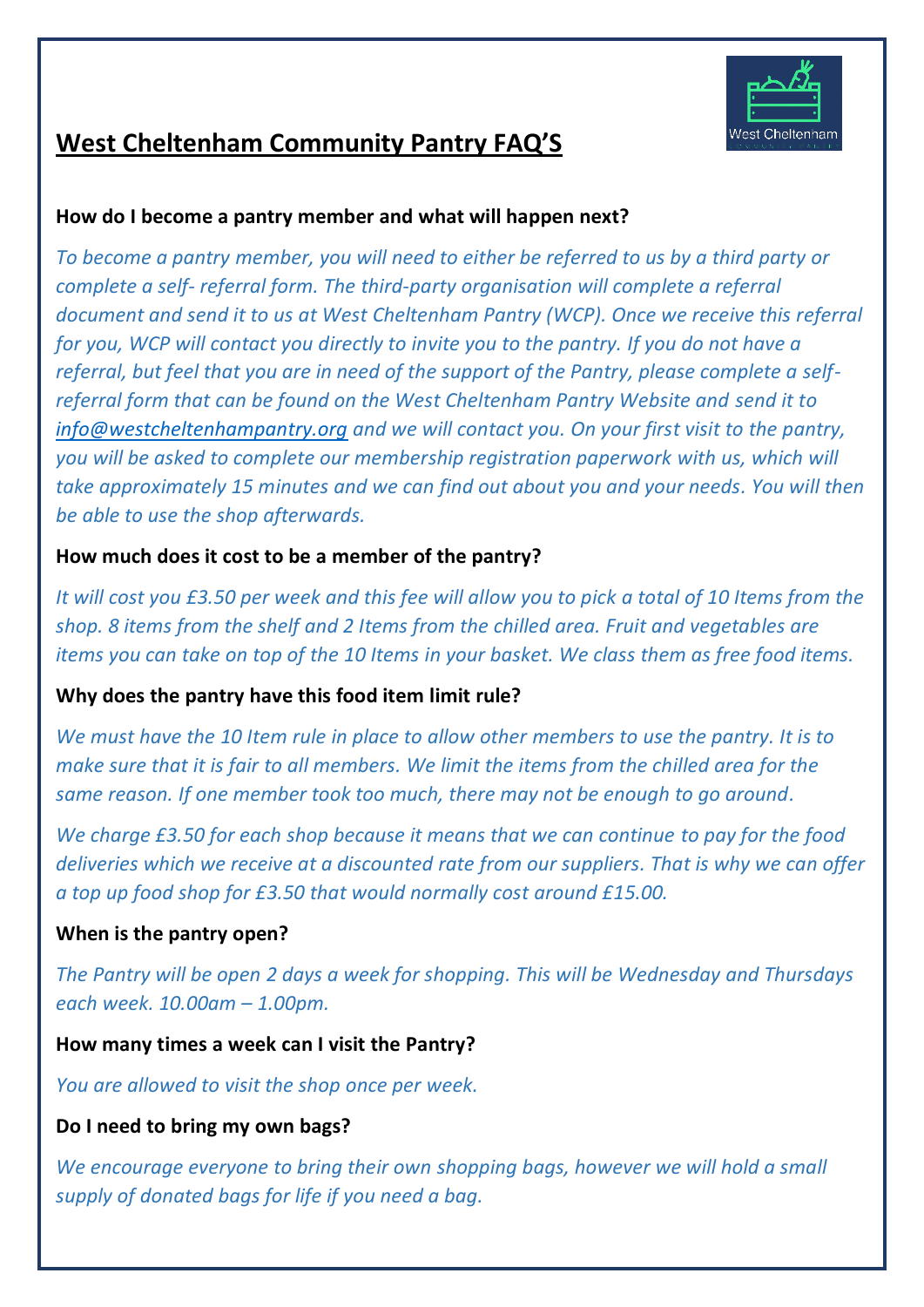*To comply with food safety regulations stipulated by the Pantry's suppliers you must bring and use the provided freezer bags. (Failure to do so may prevent you from accessing your Pantry shop)*

#### **How many people are allowed in the pantry?**

*We will allow a maximum of 4 members in the pantry to shop at any one time. This is because of the amount of space we have in the shop, and to also promote social distancing. There is a reception waiting area with seating inside the Hester's Way Resource Centre if you need to wait while another person finishes shopping. Please just let us know when you arrive, and we will come and fetch you from the waiting area when we're ready.*

## **Do I have to use the shopping baskets provided?**

*Yes, we ask all shoppers at the pantry to use the shopping baskets provided, just as you would at a supermarket. Once you have paid for your shop, you will be able to pack your shopping bags.*

## **Can I bring my child/ children?**

*Yes, your children are welcome in the shop if you need to bring them with you.*

## **How does it work?**

*The pantry was set up to help support anyone within the West Cheltenham community who needs a food top up during the week. We are a member only pantry and the membership fee you pay helps cover the cost of WCP purchasing the food. The food that is supplied comes from various sources, some donated, but largely purchased through donation funding. The largest weekly delivery is purchased by WCP from Fareshare. Fareshare distributes food across the country to many different organisations.*

#### **What products can I take?**

*To be able to feed many people, we must keep it fair, so members are allowed a certain number of items from the Pantry.* 

*You will be able to have 8 items from the shelves, 2 items from the chilled area, and you will be allowed to take fruit and vegetables as well as the 8 shelf items. We ask that you are sensible when taking items, and do not take multiple products of the same type.* 

# **What will happen if I don't turn up once I have become a member?**

*We need the members of the pantry to commit to coming each week once they have joined. This is because we must correctly allocate food quantities and to help us decide how much we need to order based on the number of people using the pantry.*

*If you will be unable to attend for a genuine reason, then we would understand, but would be grateful if you could contact us in advance to confirm future attendance.*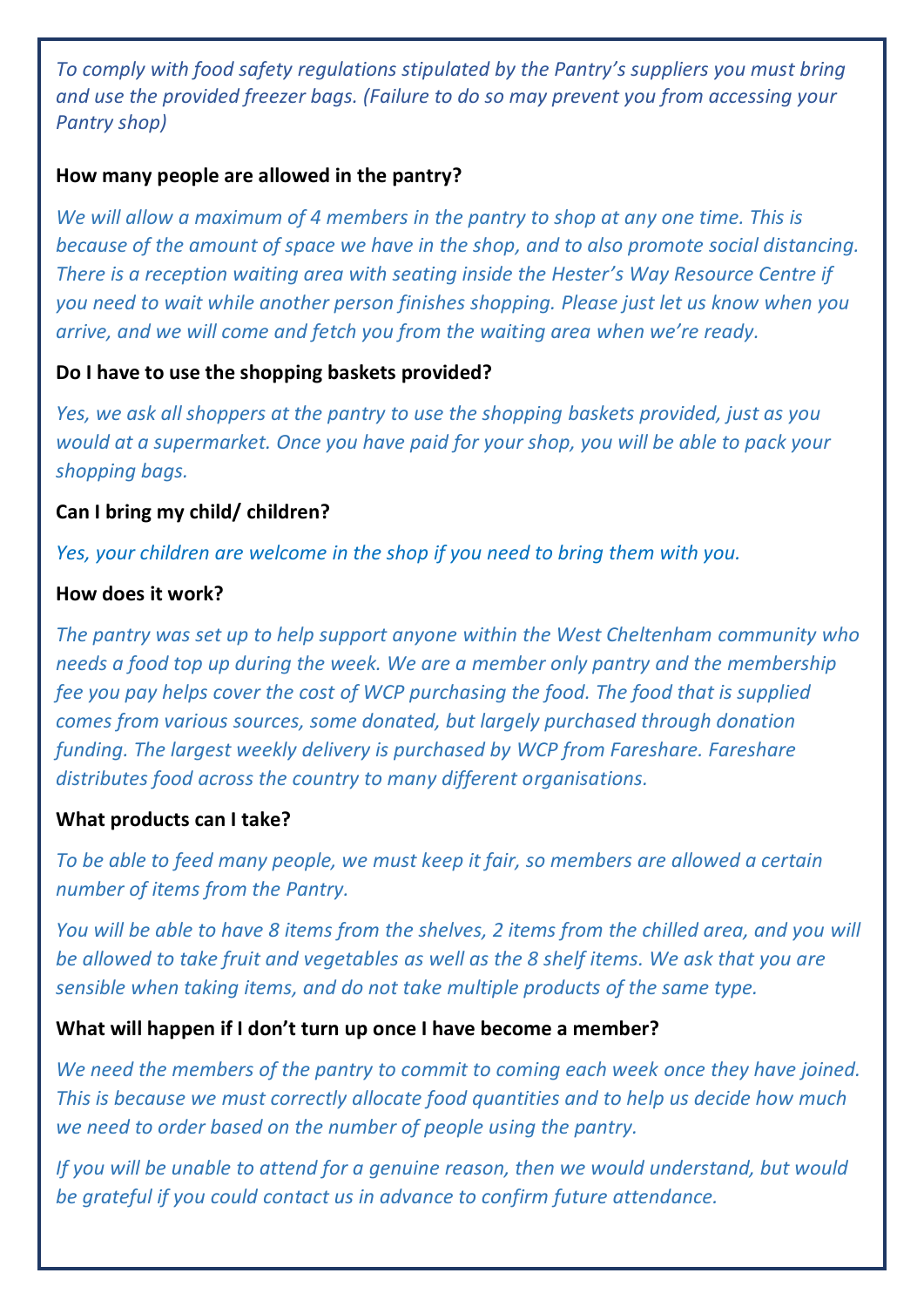*If you do not use the shop weekly, WCP reserve the right cancel or refuse membership to allocate and give membership to another person that may need the service as there are a limited number of memberships.*

*Memberships are reviewed every 3 months.*

# **Do you have special dietary foods on offer?**

*We do not specifically stock for specialist dietary requirements, however there will be times when we receive Free From goods that are gluten free, and these will be separated from the other goods and priority given to clients who need them.*

## **Dietary requirements / Allergies / Intolerances**

*If you suffer from any food allergies or intolerances and are unsure of a product's ingredients, please ask one of our trained volunteers for further information.*

## **Why do some products have old best before dates?**

*The pantry may stock items which are near or past their best before date. Best before dates are about quality, not safety. When this date has passed, it doesn't mean that the food is harmful, but it might have begun to lose its flavour or texture. These items will be clearly marked.*

#### **Food Product Labelling**

*All available food products will come with ingredients labelling identifying the ingredients and any allergens contained within the product. If you are unsure of something on the label, please check with a member of staff / volunteer.*

# **Can you help me with other topics?**

*Yes. We are not just a food pantry. We offer guidance and support via our sign posting service to other organisations to help you with other concerns you may have or problems you or your family could be facing. These services are free and offered by trained and qualified volunteers. There is advice and help for utilities, debt, work, housing, benefits, and wellbeing.*

# **Are your volunteers and Staff fully trained and DBS checked?**

*Yes, all our staff and volunteers are thoroughly assessed and must have a DBS check before joining the Pantry.*

#### **Can I help at the pantry?**

*We are always keen to involve the community within the Pantry. If there is an availability for a volunteer position and you would like to join, we will keep you on our waiting list until a volunteer role becomes free, and then send out application paperwork for you to complete and return.*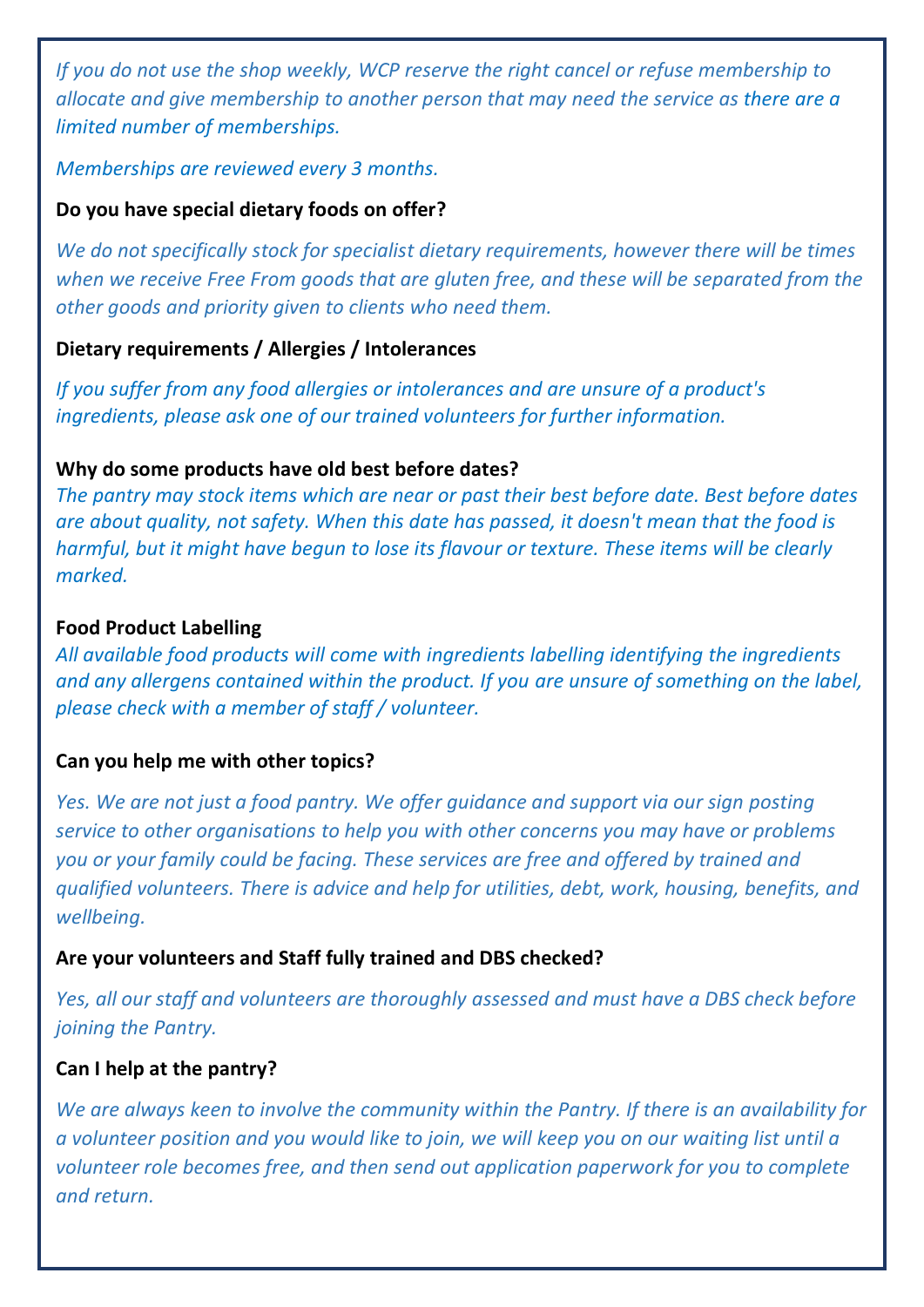#### **Can I recommend the pantry to people I know?**

*Yes, you can tell people that you think may benefit from using the pantry, but they would still need a referral sent through to us from a third-party organisation, or self-referral, but WCP would like to help as many members of the community as possible, so if you know someone that the Pantry could help, please tell them about us.*

### **What will happen if I cannot afford to pay my membership fee?**

*The Pantry works like any other shop. You will need to pay for the goods at the time of visiting the shop, just like you would a supermarket. The fee for any weekly shop is always £3.50. We have a card machine and prefer card payment but can accept cash if this is the only way you can pay.*

## **Who uses the WCP pantry?**

*Our members predominantly come from the West Cheltenham area. We offer our membership to anyone that may need help to keep themselves or family fed, at a time when they may be facing hardship. WCP understand that the cost of food in the UK is very expensive and with so many people facing challenging times for many different reasons, the pantry offers a short-term solution to make sure members have access to food.*

## **Can I request certain products from the pantry?**

*WCP are unable to choose what products we would like from our suppliers or donators, so we cannot guarantee what products will be in stock, but please ask us and we will do our best to help if we can.*

#### **Is there parking at the pantry?**

*Yes, there is free parking at the Hester's Way Resource Centre where the pantry is located. However, please be aware that the car park can get busy at peak times as the carpark is also for the use of the other businesses too, and WCP cannot guarantee a parking space for you. There are 3 designated disabled parking bays.*

#### **When does the Pantry receive deliveries?**

*The Pantry can receive deliveries at different times throughout the week.*

# **How do I end my membership?**

*If you would like to end your membership with WCP because you no longer need the service, please let the Pantry Manager know, and confirm it by e-mail or in writing, and WCP will remove you from the members list. Should you wish to re-join the Pantry in the future you will need to re-apply or be referred again.*

#### **Can I shop for other members?**

*Please discuss this with the Pantry Manager.*